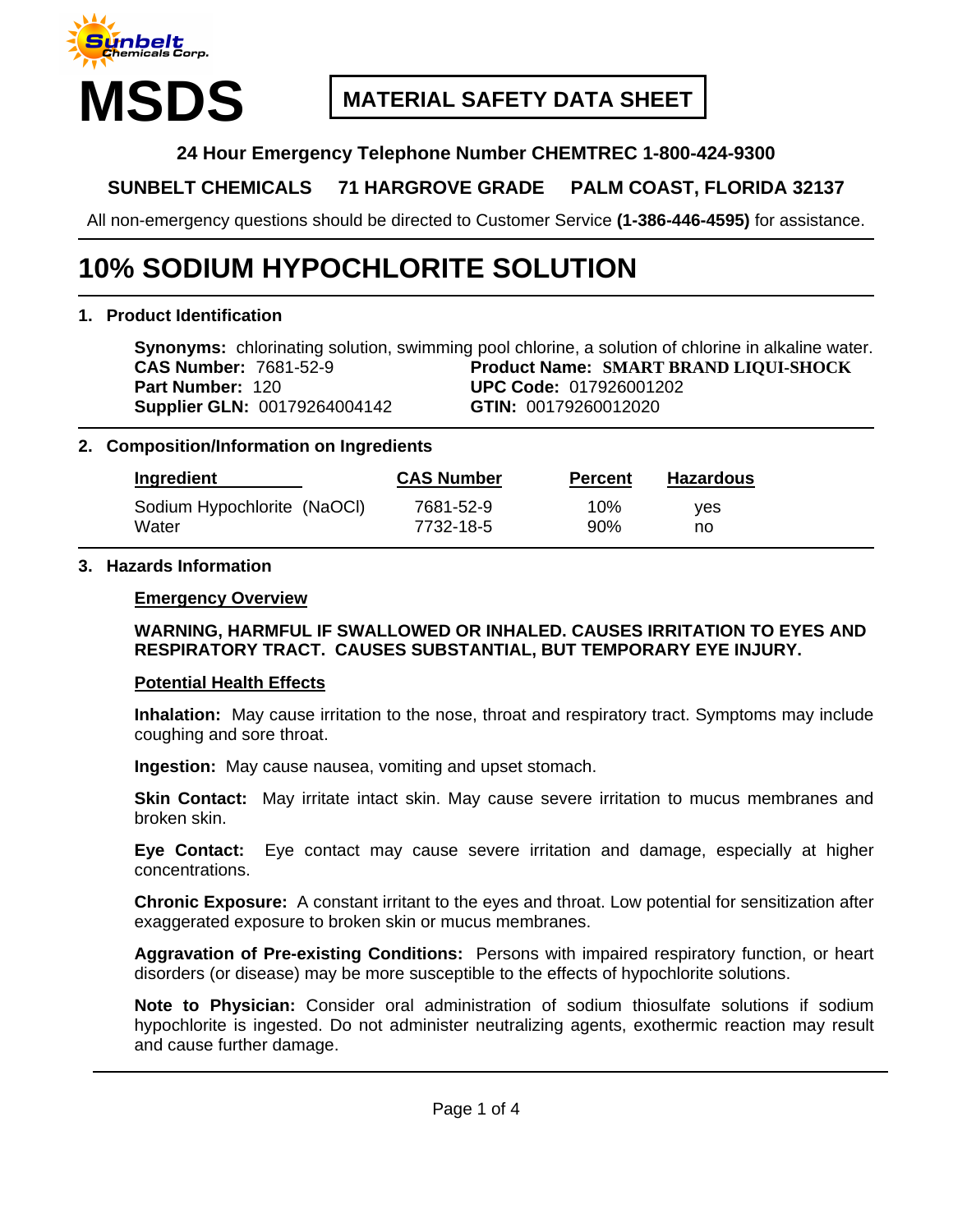## **4. First Aid Measures**

**Inhalation:** Remove to fresh air. If not breathing, give artificial respiration. If breathing is difficult, give oxygen. Seek immediate medical attention.

**Ingestion:** If swallowed DO NOT INDUCE VOMITING. Give large quantities of water. Never give anything by mouth to an unconscious person. Seek immediate medical attention.

**Skin Contact:** In case of contact with liquid, immediately flush with plenty of water for at least 15 minutes while removing contaminated clothing and shoes. Wash clothing before reuse. Thoroughly clean shoes before reuse. Seek immediate medical attention.

**Eye Contact:** Immediately flush eyes with plenty of flowing water for at least 15 minutes, while lifting upper and lower eyelids. Seek immediate medical attention.

## **5. Fire Fighting Measures**

**NFPA ratings:** Health **2** Flammability **0** Reactivity **0**

**Fire:** Not considered to be a fire hazard. Releases oxygen when heated, causing increased severity of an existing fire.

**Explosion:** Not considered to be an explosion hazard.

**Fire Extinguishing Media:** Water or water spray to cool fire exposed containers. Use any means to extinguish surrounding fire.

**Special Information:** In the event of fire, wear full protective clothing and NIOSH approved selfcontained breathing apparatus (SCBA), with full face shield, operated in positive pressure mode. Stay away from ends of tanks. Cool tanks and drums with water spray until well after fire is out.

## **6. Accidental Release Measures**

Adequately ventilate area of leak or spill. Wear appropriate personal protective equipment (PPE), as specified in Section 8. Isolate area to keep unprotected personnel from entering. Stop the leak if possible. Contain and recover liquid when possible. Absorb spilled liquid with an inert material, such as vermiculite, sand, or earth and place recovered material in an approved, compatible chemical waste container. Do not use combustible materials such as cardboard or saw dust as an absorbent. EPA regulations require reporting spills and releases to the soil, air and water, in excess of the reportable quantity (103.4 gallons of solution), to the National Response Center, telephone number 1-800-424-8802. Reporting to the State Emergency Response Commission (SERC) warning point and local authorities (911) is also required. Notify CHEMTREC, for specific information, in the event of any transportation related spills or leaks. (1-800-424-9300). See Section 13 of this MSDS for more information.

## **7. Handling and Storage**

Store in a cool, dry, ventilated storage area with good drainage. Protect from physical damage. Keep out of sunlight, away from direct heat, water and incompatible materials. Do not wash out container and use it for other purposes. Observe all warnings and precautions stated on the container label. Wear personal protective equipment when handling, opening containers and using hypochlorite solutions.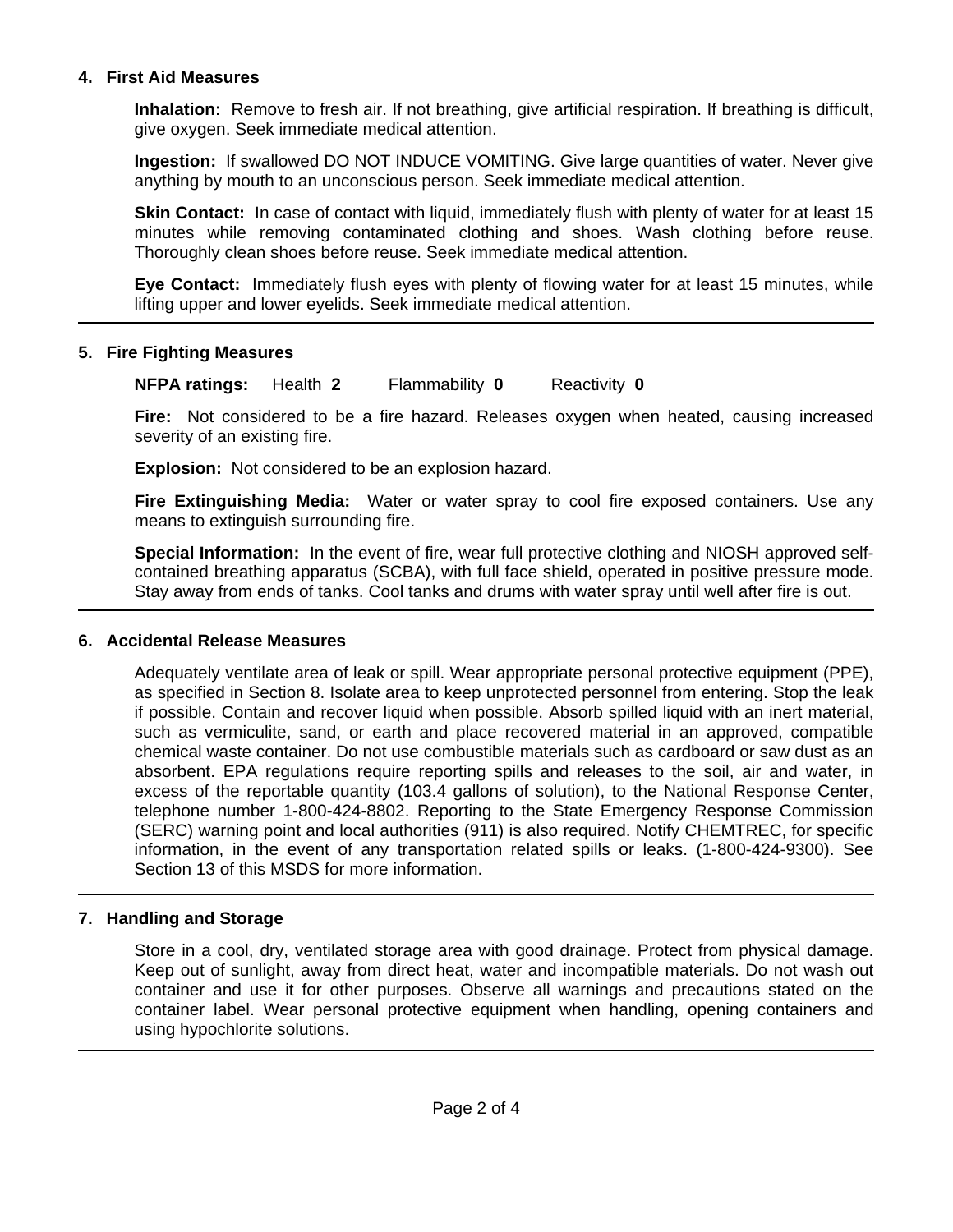## **8. Exposure Control and Personal Protection**

## **Airborne Exposure Limits:**

| OSHA Permissible Exposure Limit (PEL)    | $0.5$ ppm (TWA) | 1 ppm (STEL) as chlorine |
|------------------------------------------|-----------------|--------------------------|
| NIOSH Relative Exposure Level (REL)      | unavailable     |                          |
| <b>ACGIH Threshold Limit Value (TLV)</b> | 1 ppm (TWA)     | 3 ppm (STEL) as chlorine |
| NIOSH Immediately Dangerous Level (IDLH) | unavailable     |                          |

**Ventilation:** A system of local and/or general exhaust is recommended to keep exposure below the Airborne Exposure Limits. Local exhaust ventilation is generally preferred because it can control the emissions of the contaminant at its source, preventing dispersion into occupied areas.

**Personal Respirators (NIOSH Approved):** If exposure limits are exceeded and engineering controls are not feasible, a full face respirator, with an acid gas cartridge, may be worn up to 50 times the permissible exposure limit (PEL). For emergencies or instances where the exposure levels are not known, use full face, positive pressure, air supplied respirator. WARNING, Air purifying respirators do not provide protection in oxygen deficient atmospheres.

**Skin Protection:** Rubber or neoprene gloves and additional protection including impervious boots, apron, or coveralls, as needed in areas of unusual exposure to prevent skin contact.

**Eye Protection:** Use chemical safety goggles and/or a full face shield where splashing is possible. Maintain eye wash fountain and quick drench facilities (safety shower) in work areas.

## **9. Physical and Chemical Properties**

| Appearance: Clear to yellowish liquid.             | <b>Odor:</b> Bleach like odor.                               |
|----------------------------------------------------|--------------------------------------------------------------|
| <b>Solubility:</b> Infinitely soluble in water.    | Specific Gravity: $1.15 - 1.16$                              |
| <b>Percent Volatile: &gt;90%</b>                   | <b>Boiling Point:</b> 180 <sup>°</sup> F decomposes slightly |
| Vapor Density: unavailable                         | Vapor Pressure: $17.5 \& 68^{\circ}F$                        |
| <b>Evaporation Rate:</b> $<$ 1 (butyl acetate = 1) | pH: < 11.5                                                   |

#### **10. Stability and Reactivity**

**Stability:** Slowly decomposes on contact with air. Decomposition rate increases with concentration and temperature. Exposure to sunlight accelerates decomposition. Sodium hypochlorite solutions become less toxic with age.

**Hazardous Decomposition Products:** When heated to decomposition, emits toxic chlorine fumes and will react with water or steam to produce heat and toxic, corrosive fumes. Thermal decomposition results in the emission of chlorine oxides.

**Hazardous Polymerization:** Will not occur.

**Incompatibilities:** Ammonia (chloramines gas may evolve), amines, ammonium salts, acids, methanol, cellulose, reducing agents, oxidizable metals, and bisulfates.

## **11. Toxicological Information**

Lethal ingested dose (LD50) in rats: 8.91 g/kg Not listed on the OSHA, NTP or IARC list of carcinogens.